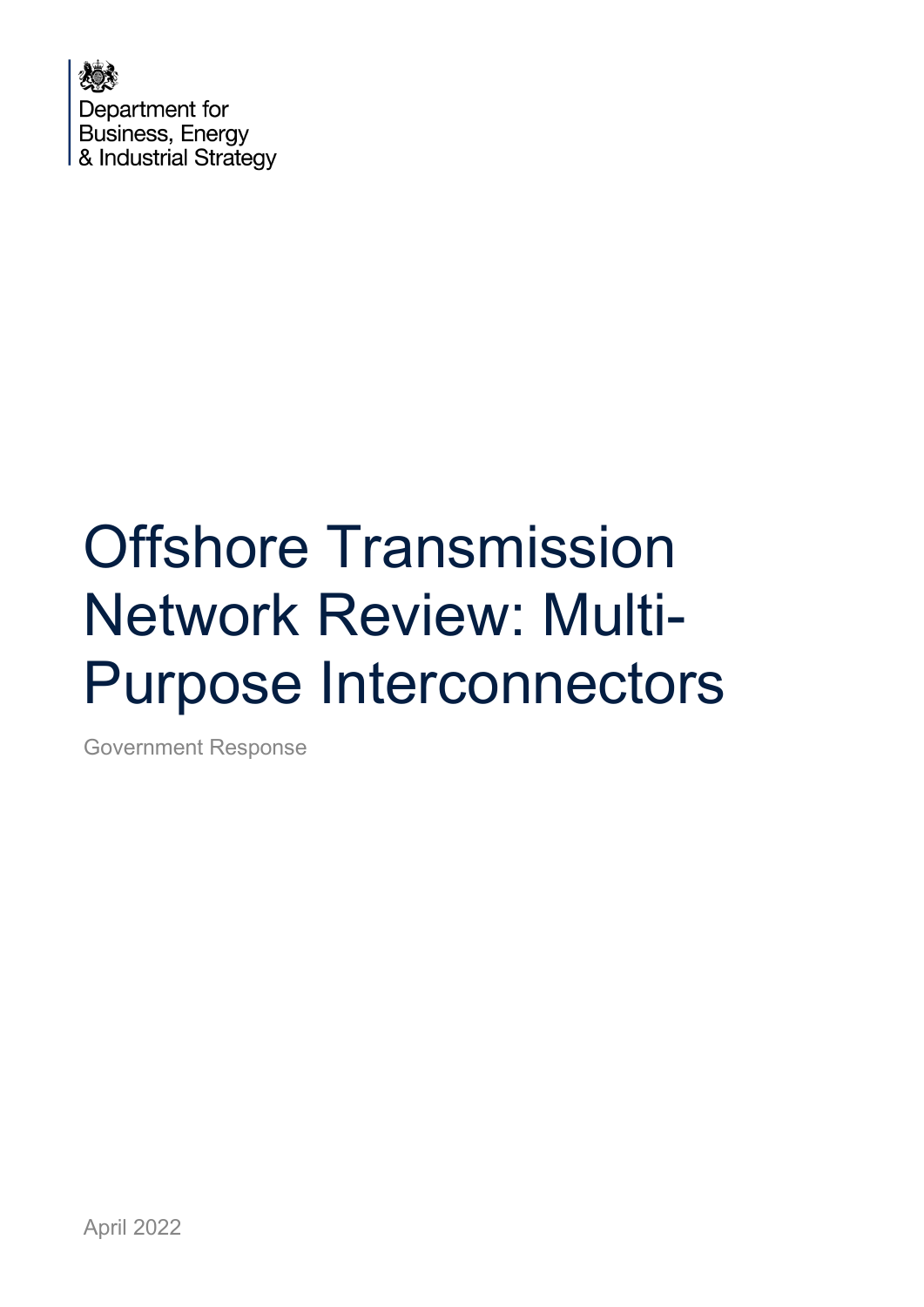#### **25 April 2022**

BEIS received a total of 53 responses from industry for the broader Enduring Regime/Multi-Purpose Interconnectors (MPI) consultation. Of those 53 respondents, 21 addressed the 3 questions on MPIs at the end of the consultation.

Of those 21 respondents addressing MPIs, the breakdown was 13 developers/energy companies (offshore wind, interconnector and oil and gas), 3 transmission owners/system operators, 3 government stakeholders outside of the Department for Business Energy and Industrial Strategy (BEIS), and 2 non-governmental organisations.

We think it is appropriate to separate out the Government's response on the questions on MPIs from the questions on the Enduring Regime, as some of themes and changes proposed for MPIs are distinct and policy development is advanced. This Government response addresses the questions on MPIs, and a separate response will address the questions on the wider Enduring Regime.



#### © Crown copyright 2022

This publication is licensed under the terms of the Open Government Licence v3.0 except where otherwise stated. To view this licence, visit [nationalarchives.gov.uk/doc/open-government-licence/version/3](http://nationalarchives.gov.uk/doc/open-government-licence/version/3/) or write to the Information Policy Team, The National Archives, Kew, London TW9 4DU, or email: [psi@nationalarchives.gsi.gov.uk.](mailto:psi@nationalarchives.gsi.gov.uk)

Where we have identified any third-party copyright information you will need to obtain permission from the copyright holders concerned.

Any enquiries regarding this publication should be sent to us at: [enquiries@beis.gov.uk](mailto:enquiries@beis.gov.uk)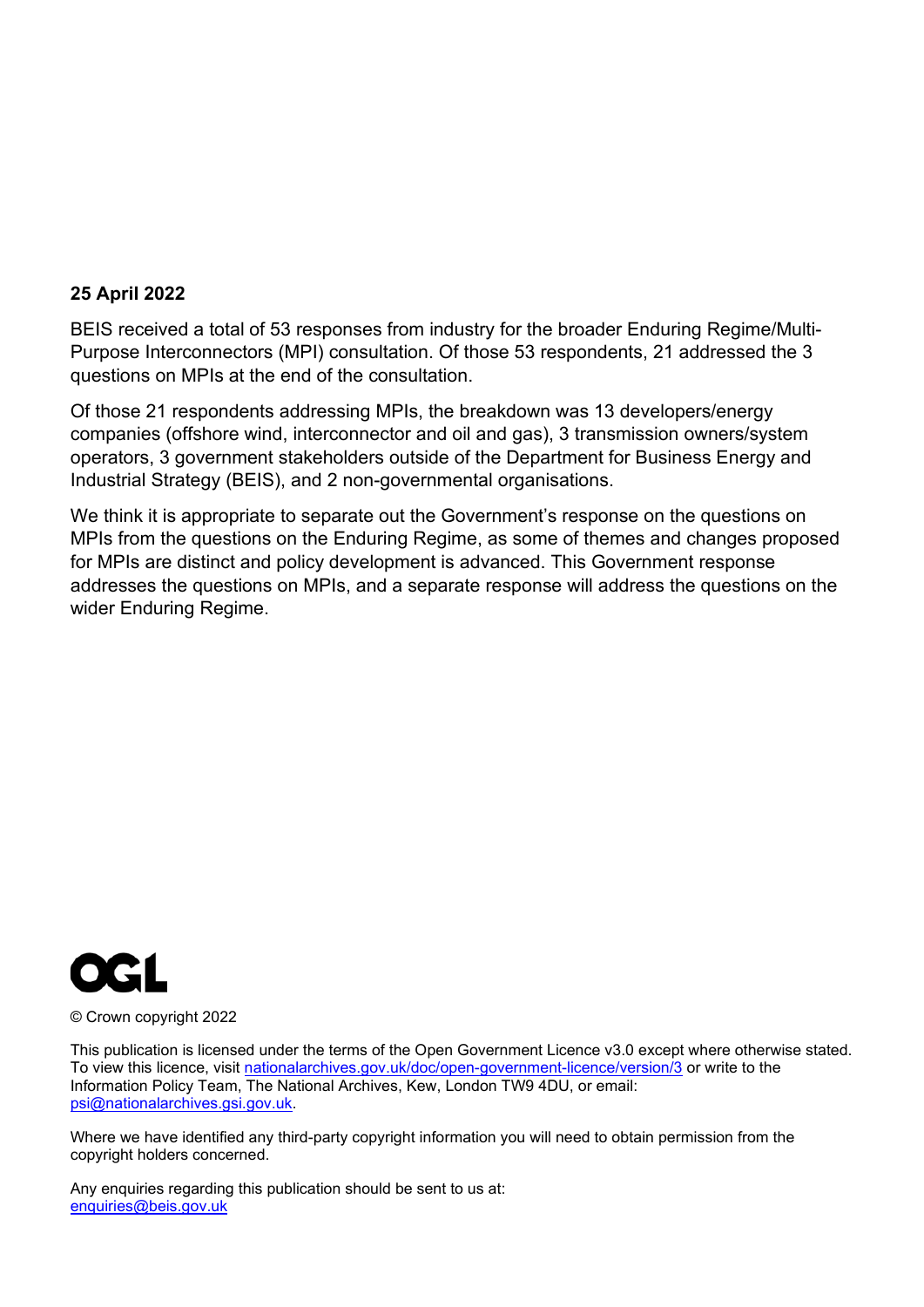# **Contents**

| 1. Overview                                              |   |
|----------------------------------------------------------|---|
|                                                          |   |
| 1.2. Consultation background                             | 5 |
| 1.3. Summary of Government response to the consultation. | 5 |
| 2. Summary of responses to the consultation              | 8 |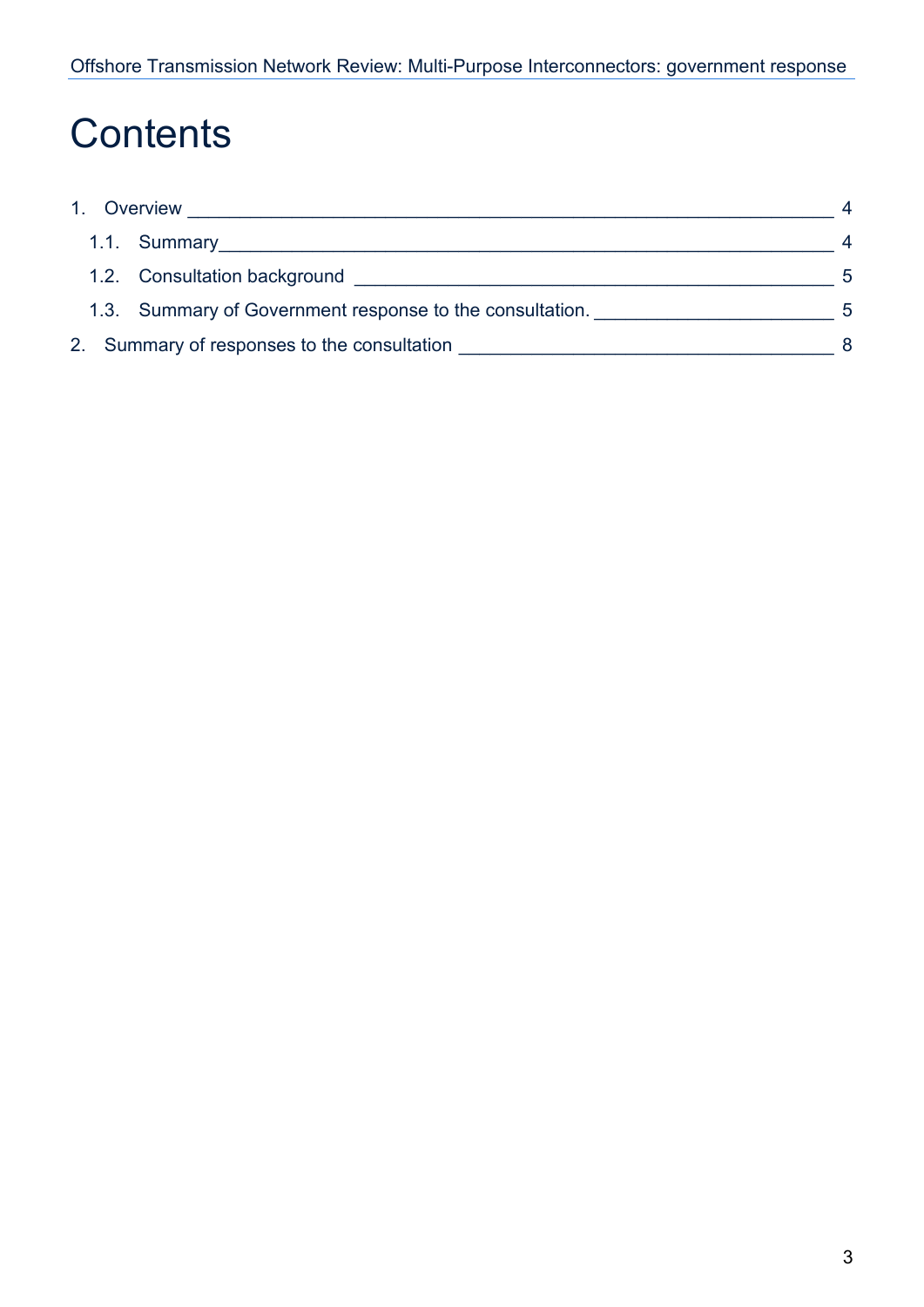# <span id="page-3-0"></span>1. Overview

## <span id="page-3-1"></span>1.1. Summary

In the Energy White Paper published on 14 December 2020, the Government set out its ambitious target of increasing offshore wind capacity to 40 GW by 2030, in order to accelerate the transition to Net Zero. This target has since been increased to 50 GW by 2030, as detailed in the Energy Security Strategy. Offshore wind is one of the great success stories of decarbonisation, and the development of offshore infrastructure and its integration into our energy system remains a key priority for the Government.

This path to Net Zero has highlighted the need to make vast improvements to the way we approach offshore wind development. The current point-to-point, uncoordinated approach to offshore wind was designed when offshore wind was a nascent sector. As the scale of offshore development increases on the path to Net Zero, there remain key questions in how to best deliver our Net Zero commitments, whilst limiting damage to valuable ecosystems, biodiversity, and the natural beauty of our coast lines.

The Offshore Transmission Network Review (OTNR) was thus established in order to address the barriers in increasing our offshore wind capacity, and its integration into our grid, as well as aiming to deliver a more coordinated approach in offshore development, a view to finding the appropriate balance between environmental, social and economic costs. The OTNR is considering an Enduring Regime that takes a more strategic approach to windfarm development and considers the offshore transmission system holistically with the onshore network to deliver a more coordinated approach and reduce the cumulative impacts of transmission. The OTNR also considers how best to facilitate Multi-Purpose Interconnectors (MPI), assets that combine interconnection with direct connections to, and transmission of electricity generated by, offshore wind farms. The Enduring Regime and MPI consultation was published on 23 September, 202[1](#page-3-2)<sup>1</sup>and invited views on:

- the need for upfront strategic planning of offshore wind generation;
- the need for holistic network design and the fundamental design choices;
- the possible delivery models;
- the timing of transmission delivery; and
- whether any adjustment may be required to the legal framework governing MPIs.

The consultation received 53 responses. This Government response addresses questions 12 to 14, the MPI questions from the consultation, of which there were 21 responses. We intend to provide a separate Government response addressing questions 1 to 11, the Enduring Regime part of the consultation, later this year. Most stakeholders who responded believed that the existing regime for MPIs does not provide an adequate enduring solution for MPIs.

<span id="page-3-2"></span><sup>1</sup> [https://www.gov.uk/government/consultations/offshore-transmission-network-review-proposals-for-an-enduring](https://www.gov.uk/government/consultations/offshore-transmission-network-review-proposals-for-an-enduring-regime)[regime](https://www.gov.uk/government/consultations/offshore-transmission-network-review-proposals-for-an-enduring-regime)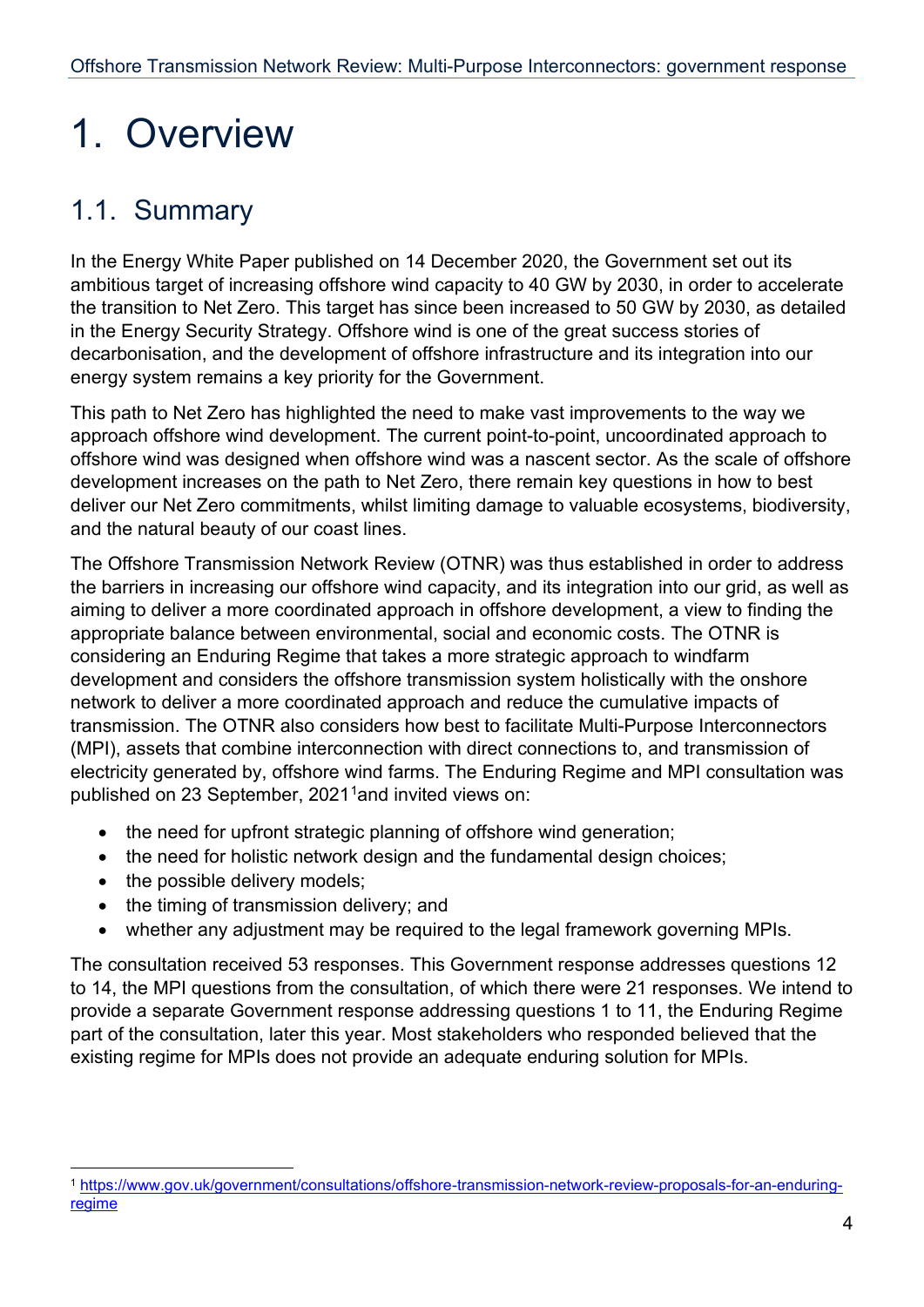### <span id="page-4-0"></span>1.2. Consultation background

The consultation was launched on 28 September 2021 and closed on 23 November 2021.

The consultation was published online. Responses were submitted through an online response tool or by email. BEIS also held engagement with relevant stakeholders in the form of roundtables, sub-groups, webinars, which were attended by developers, transmission owners, systems operators, other Government departments, and non-governmental organisations.

### <span id="page-4-1"></span>1.3. Summary of Government response to the consultation.

Responses to the consultation can be grouped into four core themes. Below is a summary of the Government's response. Please refer to Section 2 for detailed responses.

### **A suitable legislative framework for MPIs.**

- A majority of respondents believe that the existing legal and regulatory regime does not provide an adequate enduring solution for MPIs. A key theme was that the current legal and regulatory framework, and as a result the options within that framework, are too restrictive to maximise the benefits of MPIs. The Government supports the need for a framework which will give MPI projects the necessary flexibility they need.
- Respondents also highlighted that there is not an effective mechanism for the different elements of MPI projects such as licensing, funding, and ownership, to interact under the existing regulatory regime. Respondents find that the lack of legal clarity makes it difficult for MPI projects to assess which regulatory framework and classification system would best support or hinder MPI projects, which in turn causes uncertainty for MPI projects. The Government recognises this. Providing strong legal clarity for MPIs may help in establishing the applicability of MPIs in other frameworks, as well as providing strong development certainty.

### **MPIs in Policy Schemes**

• Respondents highlighted the need to adapt current policy schemes such as, Ofgem's Cap & Floor, and the Government's Contract for Difference (CfD) mechanisms to enable the development of MPI projects. The Cap & Floor regime is the regulated route for electricity interconnector development in GB. It is a market-based approach which aims to incentivise developers to deliver interconnector capacity by limiting developers' exposure to electricity market price risk, whilst the CfD scheme is the Government's main mechanism for supporting low-carbon electricity generation. CfDs incentivise investment in renewable energy by providing developers of projects with high upfront costs and long lifetimes with direct protection from volatile wholesale prices. These current mechanisms separately allow interconnector and wind farm developers to establish the required certainty of future revenues in order to finance the project. However, applicability of these mechanisms is contingent on holding an interconnector licence (Cap & Floor), or a transmission licence (CfD).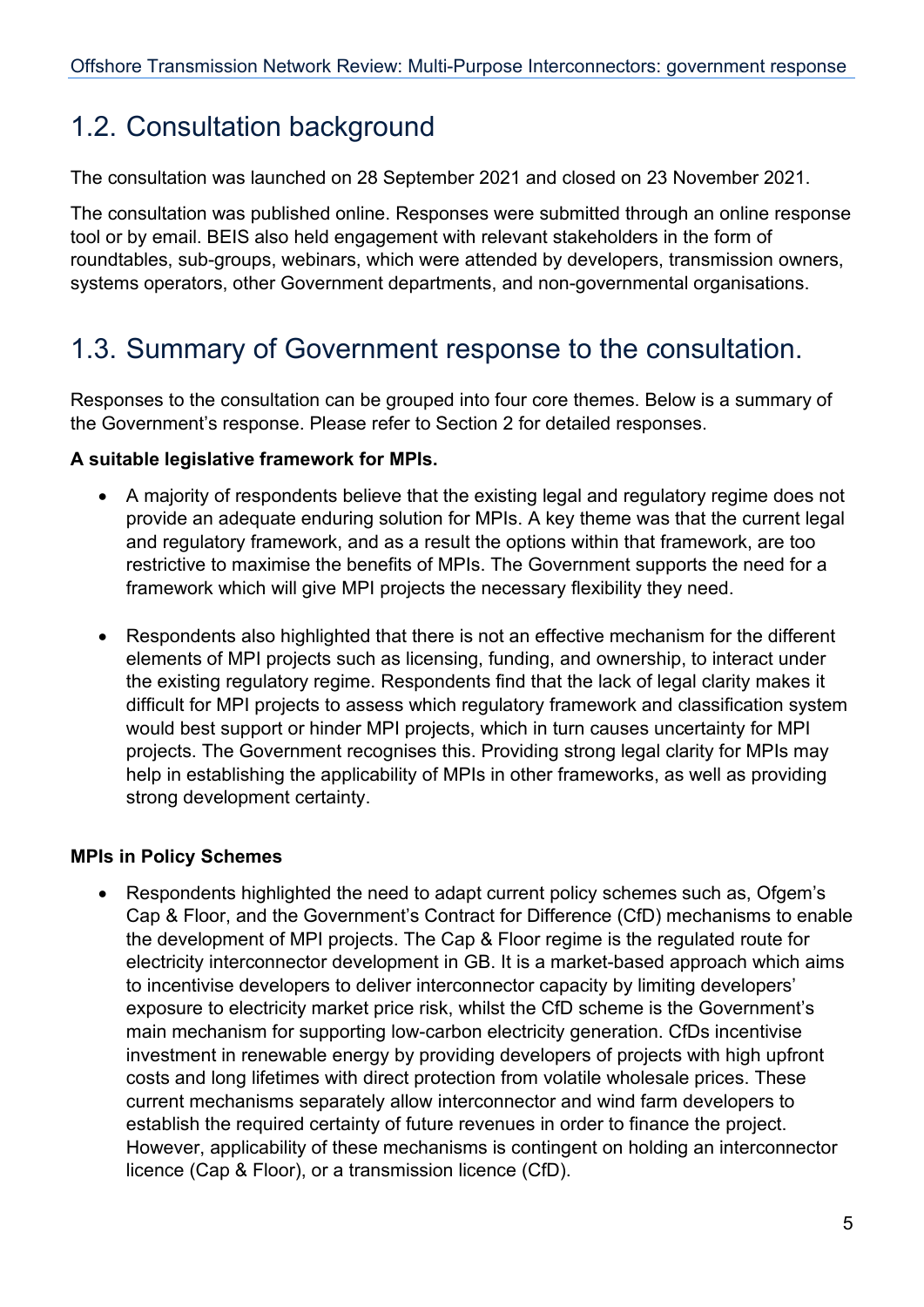• The Government recognises the need for MPI development to suitably align with the conditions of both Cap & Floor, and CfD schemes and continues to consider the implications for other policy schemes.

### **Marine Licensing and International Marine**

- Some respondents raised concerns regarding the marine licensing frameworks applicability to MPIs. As is the case with other legislation, there are currently no provisions explicitly referencing MPIs in the Marine and Coastal Access Act 2009, for example. Respondents raised that consideration must be given to how MPI assets are treated ensuring appropriate licensing in the UK seas, whilst continuing to meet UK international obligations e.g. the United Nations Convention on the Law of the Sea (UNCLOS).
- BEIS has been working closely with DEFRA, the Foreign and Commonwealth Development Office (FCDO) and the Marine Management Organisation (MMO). Our initial view is that MPIs will be subject to marine licensing as offshore transmission cables are at present with there being no need to alter the legislative framework. Defra will continue to pursue licensing options, including Ministerial agreement, and aim to issue guidance to industry on this issue once a final decision is reached.

#### **EU Market Arrangements**

- Most respondents highlighted the importance of ensuring that MPI legislation within GB is compatible with that of connecting countries and the EU. A key theme amongst respondents was the need for efficient, implicit cross-border trading arrangements, as these would be key to the development of MPIs. Respondents raised concern that the current method of explicit trading may cause significant inefficiencies in operating MPI assets.
- Capacity calculation was also an issue of concern for respondents. Under EU legislation, applicable in EU Member States, Article 16(8) of Regulation (EU) 2019/943 requires that at least 70% of the total interconnected capacity must be made available for cross border trade. Respondents suggest that for an MPI asset, offering 70% of the physical capacity for cross-border trade could lead to significant curtailment or operational costs relating to the connecting offshore wind.
- Respondents further noted that consideration must be given to the market model used in the EU for MPIs, namely the home market and offshore bidding zone models. Each present their respective challenges and considerations. Under the home market model, parties must forecast the capacity that will be required for offshore wind connected to the MPI. Under-forecasting capacity could result in costly remedial actions, whereas over-forecasting could result in underutilisation. With the offshore bidding zone model, overall utilisation is optimised, but revenues of wind farms may be reduced, and this may discourage investment. As CfD payments use GB day-ahead hourly prices as reference prices to determine difference payments, consideration is required on the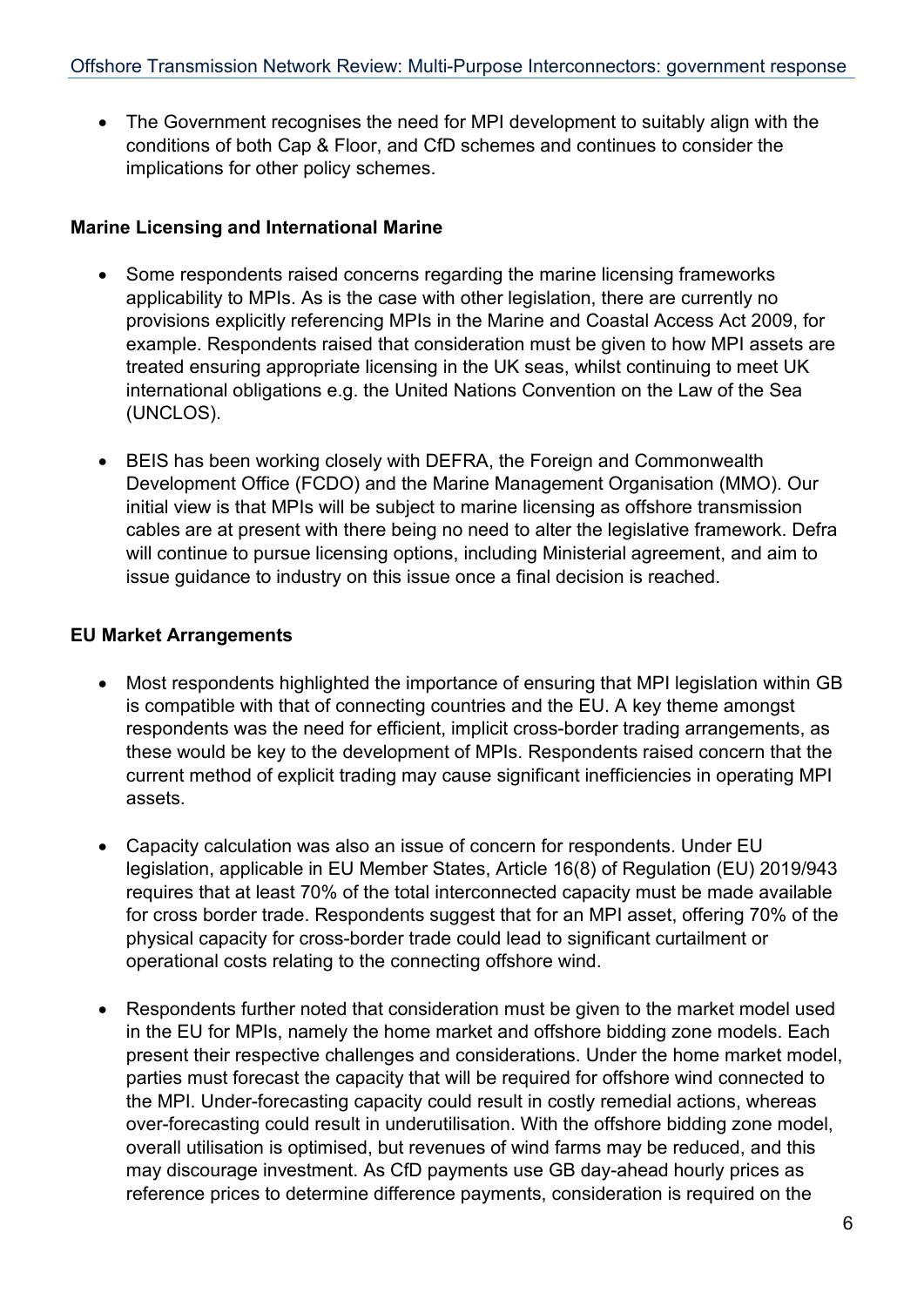impacts of windfarms in an offshore bidding zone model on price protection. We understand that developers require sufficient market certainty. A change to revenue allocation part way through the asset life (from home market to offshore bidding zone) could have a significant impact on the investment case.

• The Government agrees with respondents that there is a need for MPI policy in respect of GB to take into consideration the treatment of MPIs in connected jurisdictions including EU Member States. The Government is also committed to the UK-EU Trade and Cooperation Agreement (TCA) which requires the development of new trading arrangements to deliver robust and efficient outcomes for all relevant timeframes, being forward, day-ahead, intraday and balancing. The Government will continue to work with the European Commission to enable the creation of a specific forum for technical discussions between the European Commission, ministries and public authorities of the Member States, United Kingdom ministries and public authorities, transmission system operators and the offshore energy industry and stakeholders more widely, in relation to offshore grid development and the large renewable energy potential of the North Seas region.

### **Next Steps**

The Department has determined that aspects of the existing licensing and legal framework are unlikely to be suitable for an enduring solution for MPIs and will therefore require modification.

To enable legal and regulatory clarity for the Enduring Regime, we are considering how to introduce a new licensable activity into the Electricity Act 1989 for the operation of a Multipurpose Interconnector and whether an associated definition of an MPI asset is necessary. The Government has set out its intention to introduce legislation, when Parliamentary time allows, in order to enable the Enduring Regime and support the Government's target of increasing offshore wind capacity to 50 GW by 2030 as mentioned in the Energy Security Strategy published in April 2022. In the interim, the Department is supportive of amendments made by Ofgem to the licence conditions for both the interconnector led and OFTO-led approaches outlined in their consultation and supports Ofgem's intention to enable early opportunities MPIs under a pilot Cap & Floor scheme<sup>2</sup>, where the multi-purpose asset is licensed as an interconnector. The Department and Ofgem will ensure the lessons learnt from that pilot scheme aids the development of an enduring MPI regime. The Department is working with teams across BEIS, Ofgem and the ESO to address blockers to the development of MPIs in both the interim and the enduring solution.

<span id="page-6-0"></span><sup>2</sup> [https://www.ofgem.gov.uk/publications/update-following-our-consultation-changes-intended-bring-about-greater](https://www.ofgem.gov.uk/publications/update-following-our-consultation-changes-intended-bring-about-greater-coordination-development-offshore-energy-networks)[coordination-development-offshore-energy-networks](https://www.ofgem.gov.uk/publications/update-following-our-consultation-changes-intended-bring-about-greater-coordination-development-offshore-energy-networks)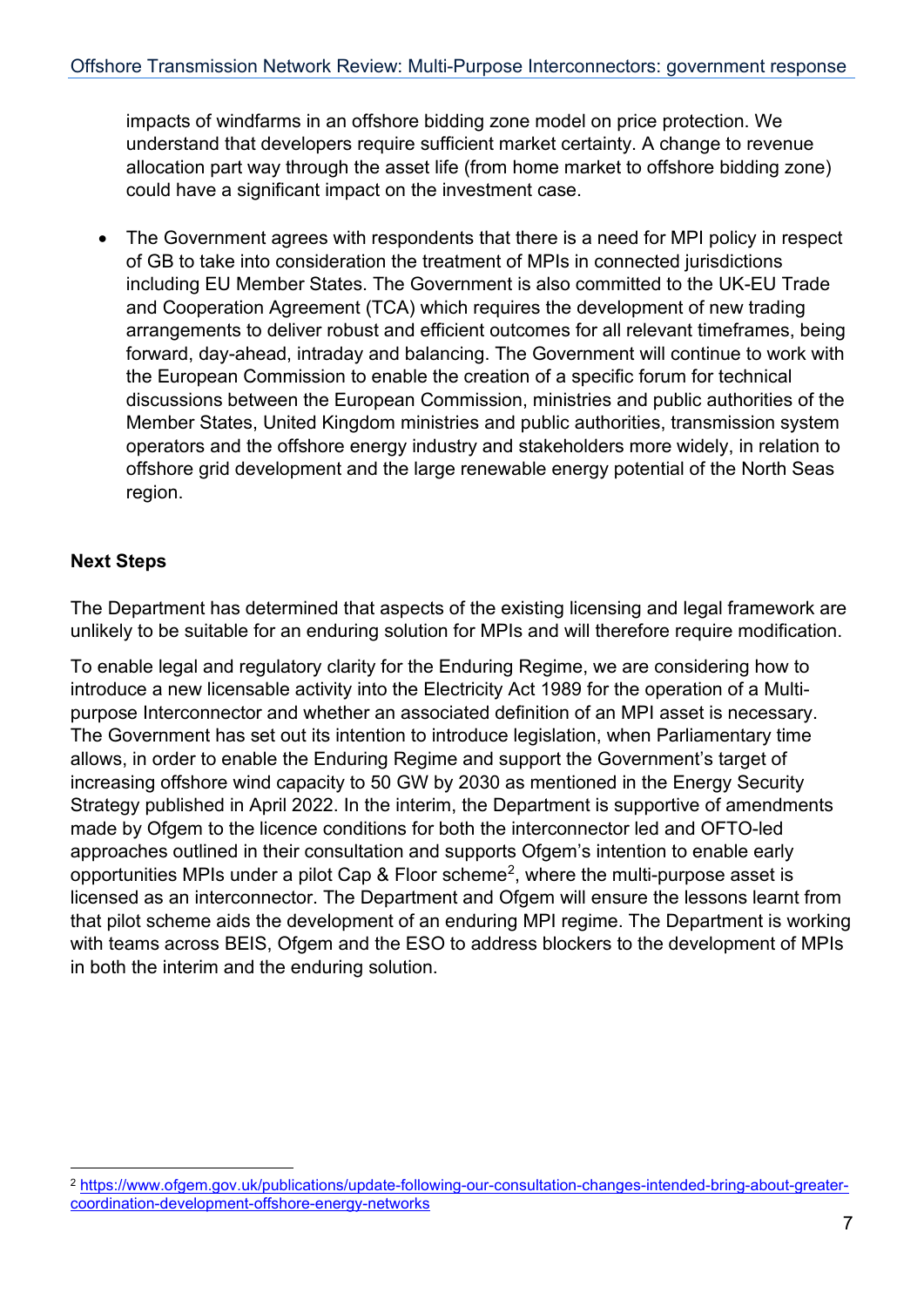# <span id="page-7-0"></span>2. Summary of responses to the consultation

### Responses received to the consultation

This Government response outlines the consultation position, and a high-level summary of the 21 stakeholder responses to questions 12 to 14 of the consultation.

In reporting the overall response to each question, 'majority' indicates the clear view of more than 50% of respondents in response to that question, and 'minority' indicates fewer than 50%. 'About half' indicates an overall response within a few percentage points of 50% (either way).

The following terms have been used in summarising additional points raised in the responses: 'many respondents' indicates more than 70% of those answering the particular question, 'a few respondents' means fewer than 30%, and 'some respondents' refers to the range in between 30% and 70%. This is consistent with the approach of other UK Government responses to consultations.

Responses which did not explicitly express their support or disapproval of the specific proposal in a given question were logged but classified as neither supportive nor non-supportive.

The UK Government is grateful to each and every respondent to the Enduring Regime and MPI consultation for taking the time to submit their views on the proposals.

**Consultation question 12.** *Does the current legal and regulatory framework, and Ofgem's options to regulate within that framework as described in the Ofgem consultation, provide an adequate enduring solution for the regulation of MPIs? If not, please indicate why not and what changes you think may be needed*.

### **Purpose**

The Government sought views from stakeholders for potentially adapting the existing regulatory and legal framework to facilitate an Enduring Regime for MPIs.

### **Summary**

In the overall assessment of the suitability of the existing regime, sixteen (16) respondents believed the existing regime does not provide an adequate enduring solution for MPIs. Two (2) respondents were broadly in agreement that the existing regime would be adequate, with minor changes to enable MPIs. Three (3) respondents did not provide a definite answer either way.

The legal definitions/primary use of an MPI asset was volunteered by a few respondents as potentially being prohibitive for MPIs. Interim flexibility was highlighted by a few respondents as essential to facilitate MPIs in the short term. On adapting changes to existing licence conditions, a few respondents mentioned establishing new/ reforming codes and standards, and a further few respondents highlighted the importance of adapting the cap and floor.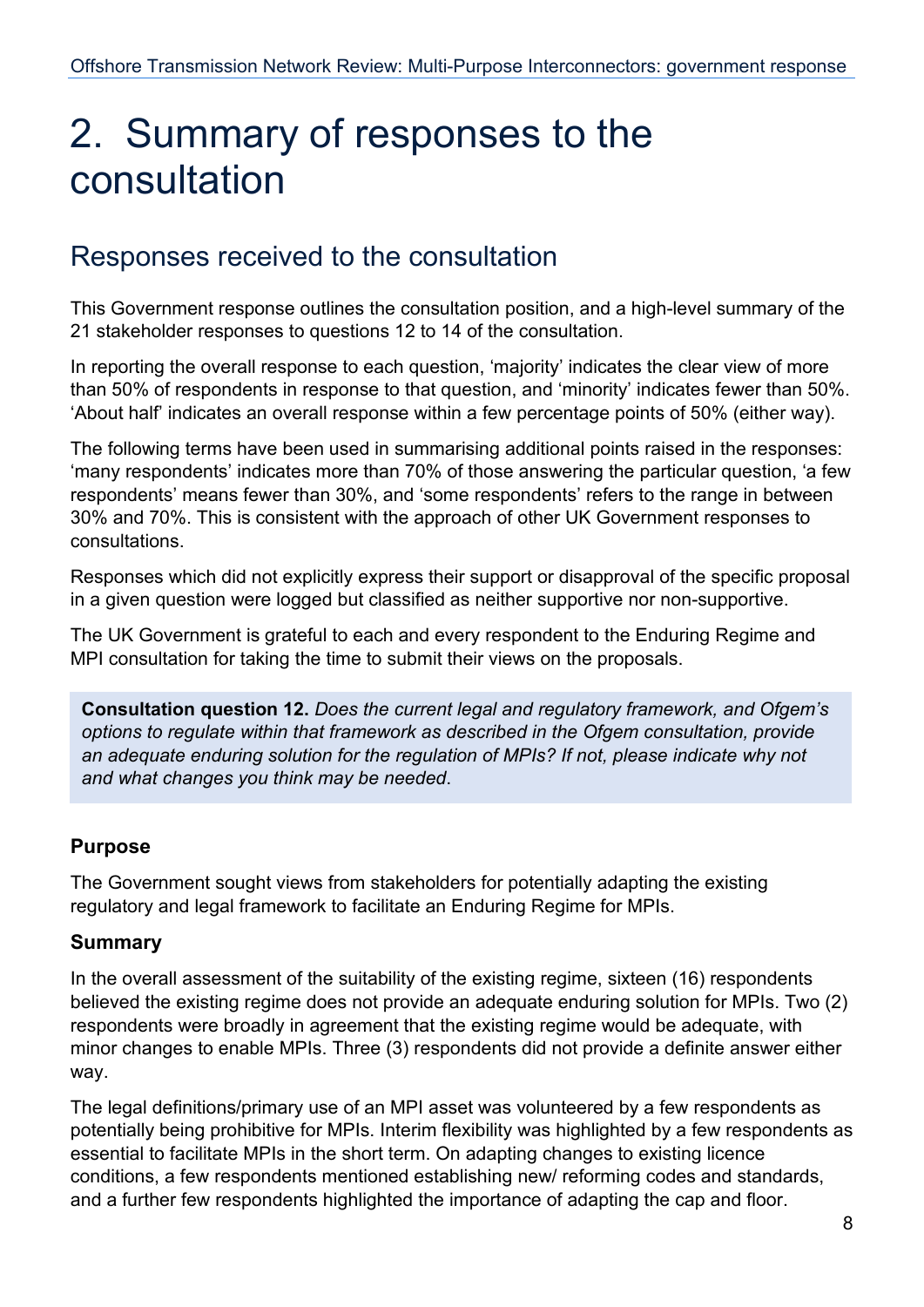A few respondents suggested a strong need for immediate changes to the CfD to facilitate the "interconnector-led" model for facilitating MPIs, as there are currently existing requirements in the CfD Standard Terms and Conditions for successful CfD farms to connect to a "transmission licensee".

A few respondents highlighted the need for the regime to be flexible to enable MPIs to evolve into more complicated assets, considering potential future uses of assets ranging from power to x (hydrogen and other derivatives production), energy islands, storage etc.

A few respondents highlighted the potential for issues within the marine licensing framework for facilitating MPI. The respondents highlighted that there are no existing provisions for MPIs in the regulations for marine licensing, with different requirements for traditional interconnector cables and transmission cables connected to renewable generation assets. The respondents were concerned that considerations must be made as to how these assets are treated ensuring proper licensing in the UK seas, whilst meeting UK obligations under International Legislation e.g. the United Nations Convention on the Law of the Sea (UNCLOS).

### **Government Response**

The Government has determined that aspects of the existing licensing and legal framework are unlikely to be suitable for an enduring solution for MPIs.

The Government supports the need for a framework which will give MPI projects the necessary flexibility they need. As MPIs are a nascent technology, there is no standard design for MPIs. The balance between transmission and interconnection may change for an individual MPI asset during its operational lifetime and the Government acknowledges that it is important that this flexibility may need to be reflected in potential future legislation and regulation for MPIs, so as not to limit innovation.

BEIS are therefore considering how to introduce a new licensable activity into the Electricity Act 1989 for the operation of a Multi-purpose Interconnector, when Parliamentary time allows.

In the interim, the Government notes that Ofgem is developing an interim model for MPIs and is supportive of Ofgem exploring amendments made to the licence conditions for both the interconnector led and OFTO led approaches outlined in their consultation. BEIS and Ofgem will work together to identify lessons learned from this process for any enduring solution.

The Government recognises the need for MPI development to suitably align with the conditions of both Cap & Floor, and CfD schemes and continues to consider the implications for other policy schemes. Regarding the Cap & Floor, Ofgem has publicly announced their intention to enable near term projects under a pilot Cap & Floor scheme, where the multi-purpose asset is licensed as an interconnector. This is expected to open for applications in the second half of 2022. The Government fully supports this pilot scheme. In developing the pilot scheme, lessons learnt will be shared between the Department and Ofgem, which will inform the Government's approach to an enduring solution for MPIs.

Regarding CfDs, the interaction between a potential MPI asset class and the standard terms and conditions has been noted, and the Department are considering how best to proceed. Consideration will also be given on MPI assets and participation in the GB Capacity Market –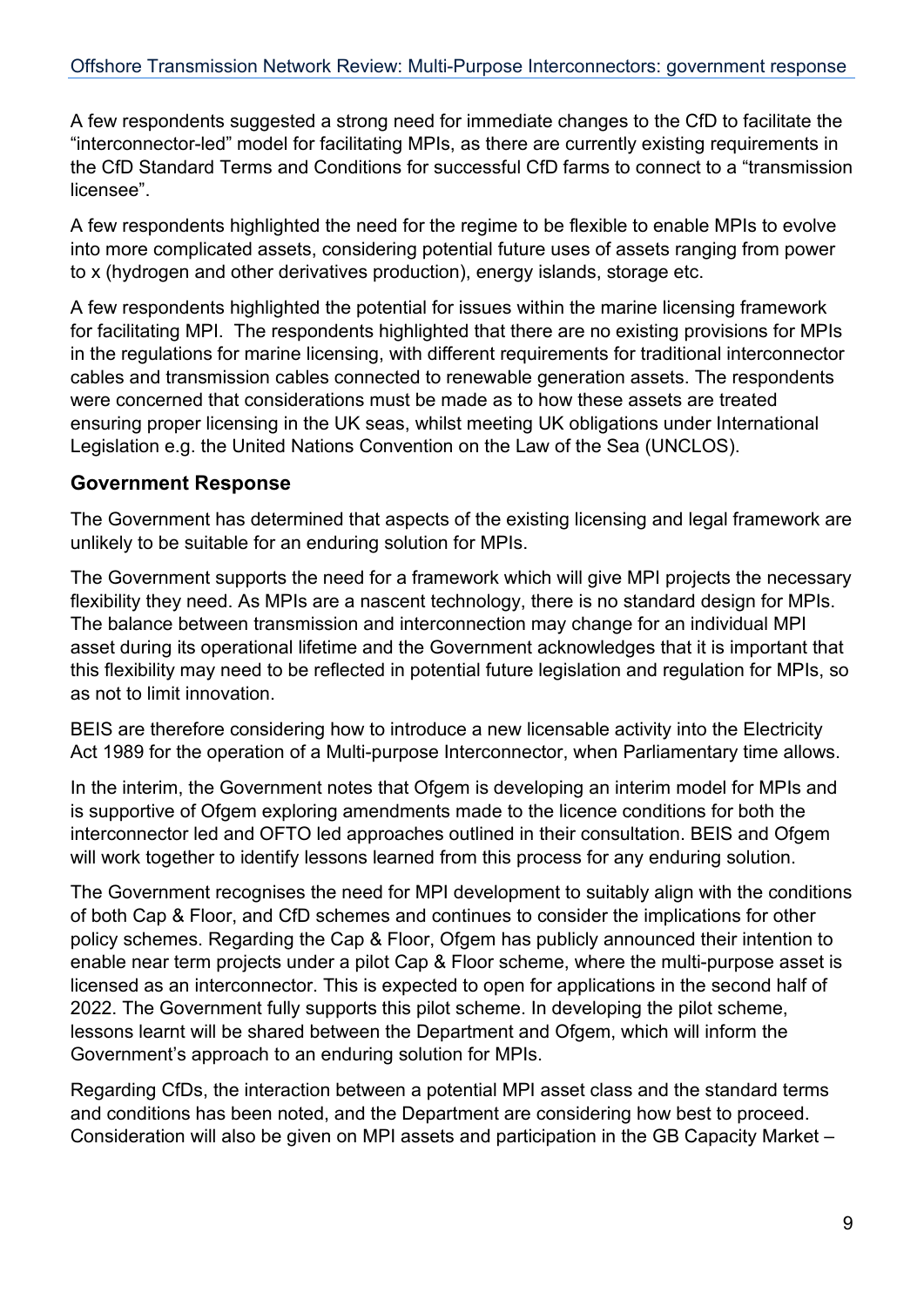including the Capacity Market 2021: call for evidence on early action to align with net zero<sup>[3](#page-9-0)</sup> which explored future options for the participation of overseas generation in the GB Capacity Market.

Given the different revenue streams that could be attributed to an MPI, the Government understands the importance in ensuring these mechanisms are able to provide sufficient certainty of revenue determination whilst maintaining a level playing field.

**Consultation question 13.** *Do you have any views on the merit or necessity of defining a separate MPI asset class in UK legislation, or other legislative change? What might be the disadvantages of this approach?*

### **Purpose**

The intention of the second question was to gather stakeholder views on one of the options the Government has identified to regulate MPIs by introducing a new asset class into the Electricity Act 1989. Stakeholder input allows the Department to weigh up the industry support for a new asset class versus the existing flexibility of the current licencing regime.

### **Summary**

A majority of respondents were broadly supportive, some respondents provided a balanced answer (or did not specifically address the question at hand) and a few respondents provided an unsupportive answer.

Some respondents explicitly supported the introduction of a new asset class to provide clarity to industry and to send signals for investment.

A few respondents did not support the introduction of a new asset class, with concerns about the time taken to implement new industry codes and standards and licensing conditions, as well as the time taken to make changes to primary legislation. It was suggested that introduction of a new asset class would limit projects pre-2030.

One respondent identified the need to provide greater clarity on charging methodology and how it will relate to MPIs.

A few respondents argued that a complete decompartmentalization of the onshore and offshore regimes is necessary for future electricity networks.

### **Government Response**

The Government recognises the need to provide strong legal and regulatory clarity in regard to MPIs. MPIs are large and complex projects and will require alignment across regulatory landscapes and support schemes. Providing strong legal clarity for MPIs may help in establishing the applicability of MPIs in other frameworks, as well as providing strong development certainty.

<span id="page-9-0"></span><sup>3</sup> [https://www.gov.uk/government/consultations/capacity-market-2021-call-for-evidence-on-early-action-to-align](https://www.gov.uk/government/consultations/capacity-market-2021-call-for-evidence-on-early-action-to-align-with-net-zero)[with-net-zero](https://www.gov.uk/government/consultations/capacity-market-2021-call-for-evidence-on-early-action-to-align-with-net-zero)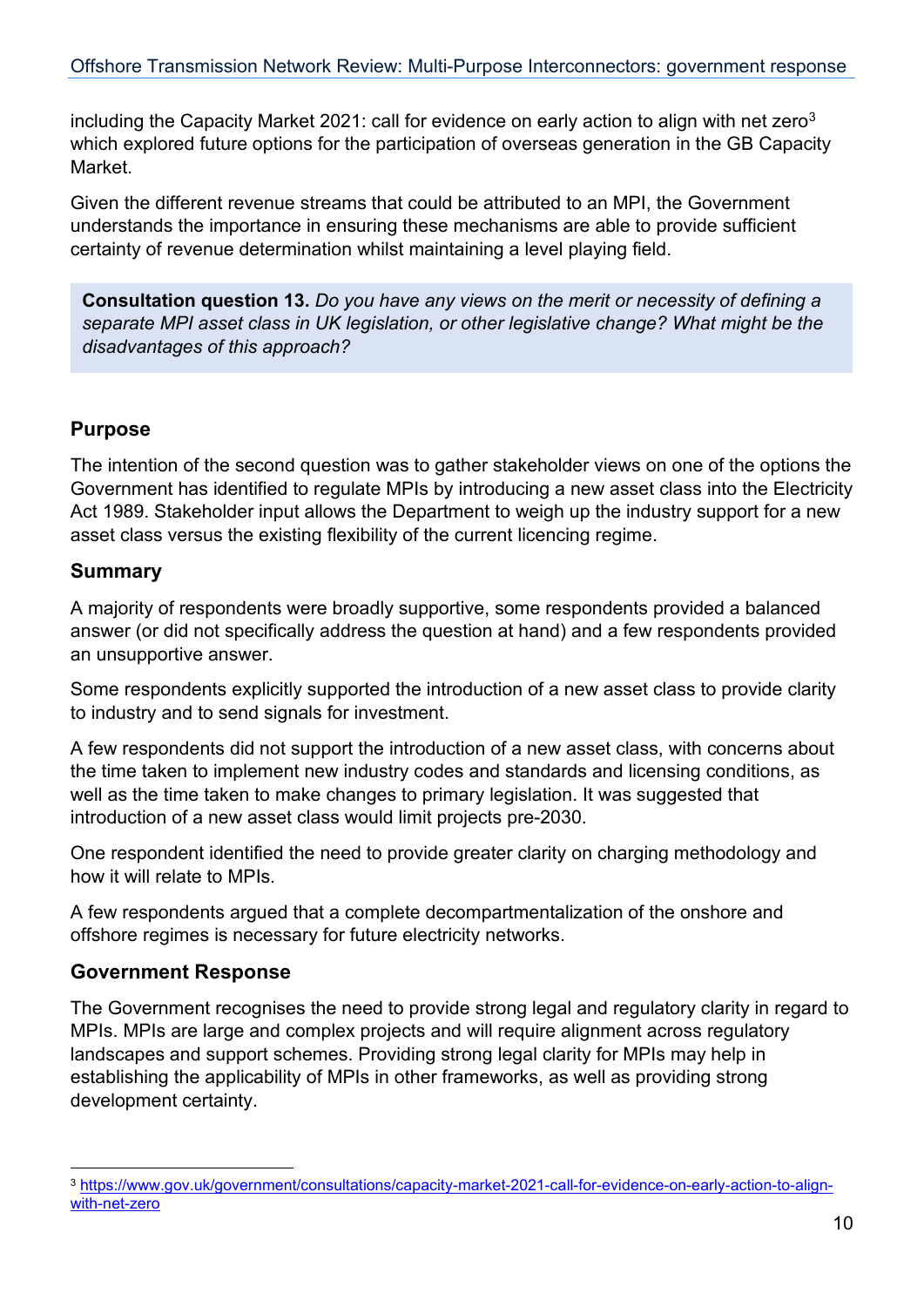To support this, the Government is considering how to introduce a new licensable activity into the Electricity Act 1989 for the operation of a Multi-purpose Interconnectors.

The Government notes stakeholder concerns on the time it may take to implement an Enduring Regime, and points to the work Ofgem is doing to amend current licence conditions to facilitate near term projects. The Government also supports Ofgem's intention to enable early opportunities MPIs under a pilot Cap & Floor scheme<sup>4</sup>, where the multi-purpose asset is licensed as an interconnector. The Department and Ofgem will ensure the lessons learnt from that pilot scheme aids the development of an enduring MPI regime.

**Consultation question 14.** *What changes might be needed to the current UK regulatory framework to address regulatory developments in other jurisdictions?*

### **Purpose**

The cross-border nature of MPIs dictates that an understanding of and adaptability towards regulatory developments and change in other jurisdictions is potentially essential. The Government was therefore seeking to clarify and produce a set of assumptions and considerations needed for policy development to ensure any scheme in the interim period and the Enduring Regime are, where necessary, compatible with other jurisdictions.

### **Summary**

A key issue for MPI consideration was noted by some respondents as the 70% capacity requirement in Article 16(8) of EU regulation. This dictates that 70% of cross border trade be made available for market participants. This was highlighted as a concern as this would limit the available capacity of the offshore wind farm to just 30% of total interconnector capacity.

Some respondents identified a key consideration as the potential differing market arrangements which may or may not be executed for offshore wind and its implications for MPIs. These two models/approaches are referred to as "Offshore Bidding Zone" (OBZ) and "Home-Markets" (HM).

One respondent identified that under the HM model, parties will have to forecast the capacity they anticipate based on wind speeds. Under forecasting of the capacity may result in costly remedial actions whereas over-forecasting will result in underutilisation of the interconnection capacity, thus limiting the economic potential of the MPI.

One respondent highlighted concern around the 'Multi Regional Loose Volume Coupling' (MRLVC) as the proposed trading arrangement as a sub-optimal solution. A separate respondent identified the MRLVC as a positive development helping to facilitate efficient trade post EU exit.

<span id="page-10-0"></span><sup>4</sup> [https://www.ofgem.gov.uk/publications/update-following-our-consultation-changes-intended-bring-about-greater](https://www.ofgem.gov.uk/publications/update-following-our-consultation-changes-intended-bring-about-greater-coordination-development-offshore-energy-networks)[coordination-development-offshore-energy-networks](https://www.ofgem.gov.uk/publications/update-following-our-consultation-changes-intended-bring-about-greater-coordination-development-offshore-energy-networks)